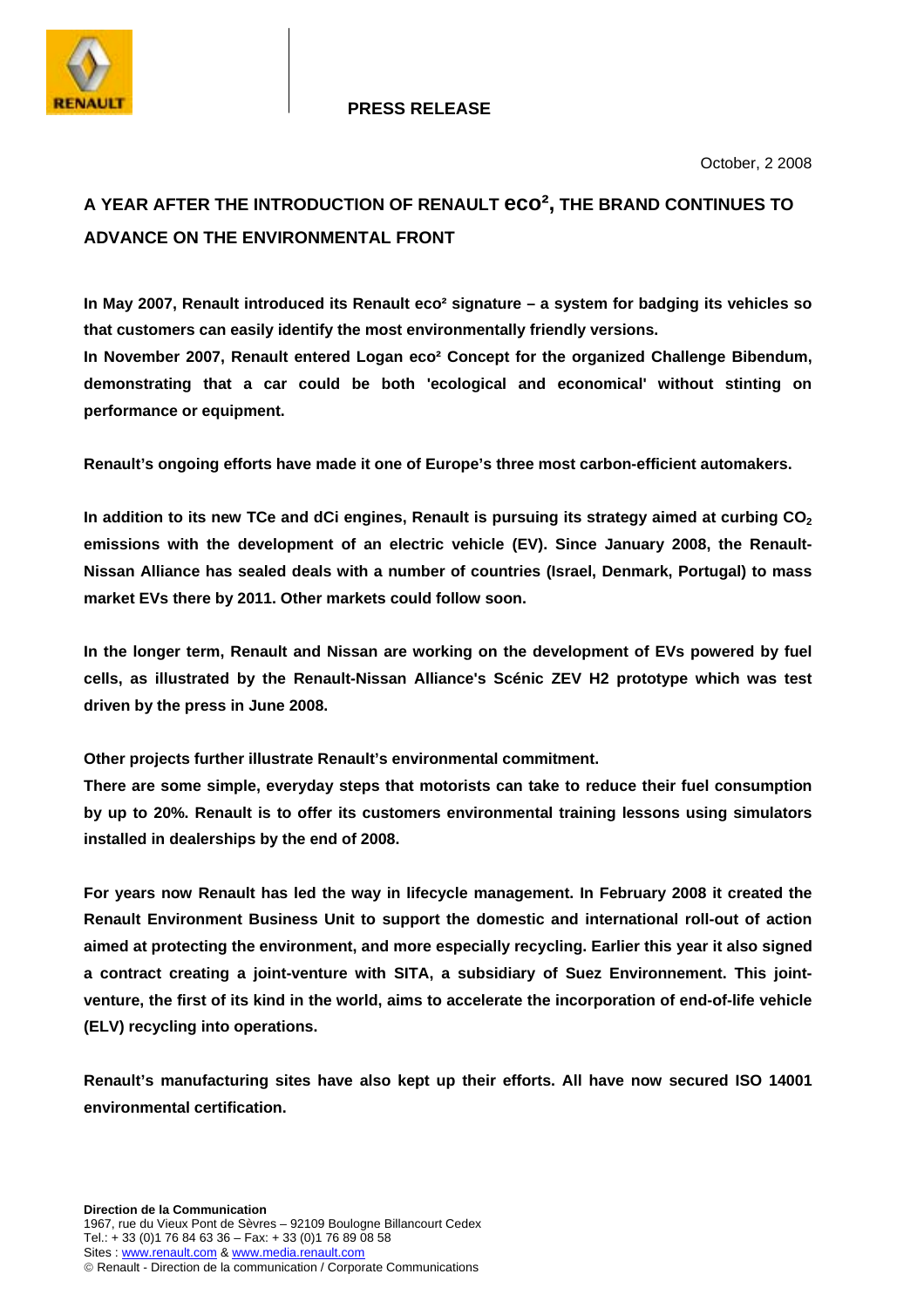#### **EN ROUTE TOWARDS ZERO EMISSIONS**

**Since January 2008, the Renault-Nissan Alliance has sealed deals with a number of countries and regions (Israel, Denmark, Portugal, the Kanagawa prefecture in Japan, the state of Tennessee in the USA) to mass market EVs by 2011, at which time Renault will launch a family saloon and an LCV. The Z.E Concept, unveiled at the Paris Motor Show, is a forerunner of the Renault-style electric vehicle.** 

**In the longer term, Renault and Nissan are considering developing EVs powered by fuel cells. The Scénic ZEV H2 prototype was test driven by the press in June 2008.** 

**Yachtswoman Ellen MacArthur, who has been won over by Renault's approach to the environment, has decided to support Renault eco².** 

## **Electric vehicles**

Renault is working on a range of solutions to reduce  $CO<sub>2</sub>$  emissions in the short and medium terms with the goal of providing all customers with mobility solutions best adapted to their needs.

One of these solutions, and a major goal for Renault, will be the mass marketing of all-electric vehicles. The Renault-Nissan Alliance has sealed deals with a number of countries and regions (Israel, Denmark, Portugal, the Kanagawa prefecture in Japan, the state of Tennessee in the USA) to mass market EVs by 2011.

In certain countries, vehicles will be charged through a new distribution network provided by our partner, Project Better Place.

The world's economical and political situation is particularly favourable:

- awareness of global warming due to  $CO<sub>2</sub>$  emissions;

- tougher legislation to control CO<sub>2</sub> emissions (taxation, restricted access to town and city centres);

- oil price increases;

- growing urban mobility needs: in 2007 people living in towns and cities outnumbered country-dwellers for the very first time;

- growing local mobility needs: 80% of Europeans travel less than 60km a day.

This context, as well as technological evolutions (increased battery range and optimized integration of the electric drive chain) suggests that this all-electric Renault vehicle project has the potential to be a big commercial success.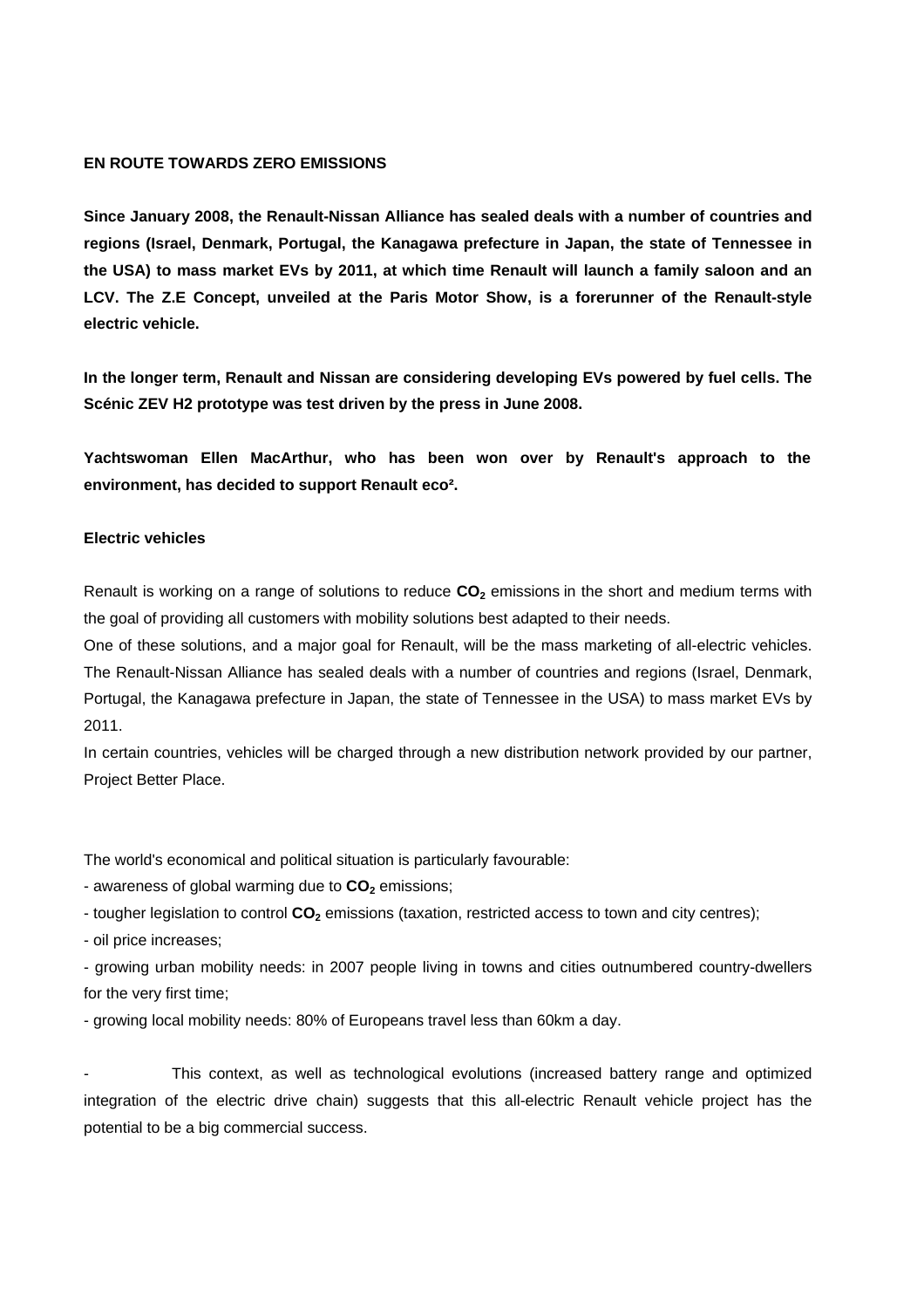**The objective of zero emissions** will be achieved, while ensuring that performance is on a par with vehicles powered by 1.6-litre petrol engines. Renault's all-electric vehicles will be powered by lithium-ion batteries. They have longer ranges and longer lives, and weigh less than earlier generation batteries. Vehicles will be charged at the charging stations of the networks built by Project Better Place. Renault has capitalised on earlier experience – with Kangoo Elect'Road, for example – and is today in a position to meet the new demands of the market.

**An innovative economic model**. This will be the first time that customers will benefit from a comprehensive service that encompasses batteries, electric power, and an on-board computer showing not only remaining battery range but also the charging stations and battery-exchange points in the vicinity. This kind of services can be charged as a monthly kilometre package – an approach similar to that in use for cell phones.

#### **ECO-DRIVING, OR HOW TO DRIVE ECOLOGICALLY AND ECONOMICALLY**

#### **What is eco-driving?**

As a carmaker, Renault's duty is to provide novel solutions that help its customers reduce their fuel consumption and, at the same time, curb the production of greenhouse gases.

Motorists can play a major part in reducing the fuel consumption of their vehicle. **Eco-driving** entails drivers going easy on their vehicles, which should be serviced properly and adapted to their needs.

**Eco-driving can reduce fuel consumption by up to 20%**. It is for this reason that Renault has decided to introduce a system to teach its customers to eco-drive by the end of 2008. Virtual driving simulators will enable motorists to assess the impact on the environment of the way they drive and identify how they can improve. These simulators will be gradually installed across the dealership network.

Drivers will then get practical advice on how to switch to ecological, economical behaviour.Awarenessraising days for the general public are planned in partnership with yachtswoman Ellen MacArthur. They will kick off in October 2008 in Paris, then strike out across other European countries.

These eco-driving awareness days will involve:

- Free eco-driving lessons
- Sessions on simulators
- A family rally.

#### **Ellen MacArthur chooses Renault eco²**

Renault's global approach to car making involves minimizing the environmental footprint of its vehicles at each stage of their lifecycle. This is what won over **Ellen MacArthur**, an emblematic figure in sailing and an active promoter of an evolution of our societies toward sustainable development.

A two-year **partnership** between the yachtswoman and Renault was signed in April 2008, strengthening the collaboration with Renault UK that has been running since 2002.

Find out more at: http://www.teamellen.com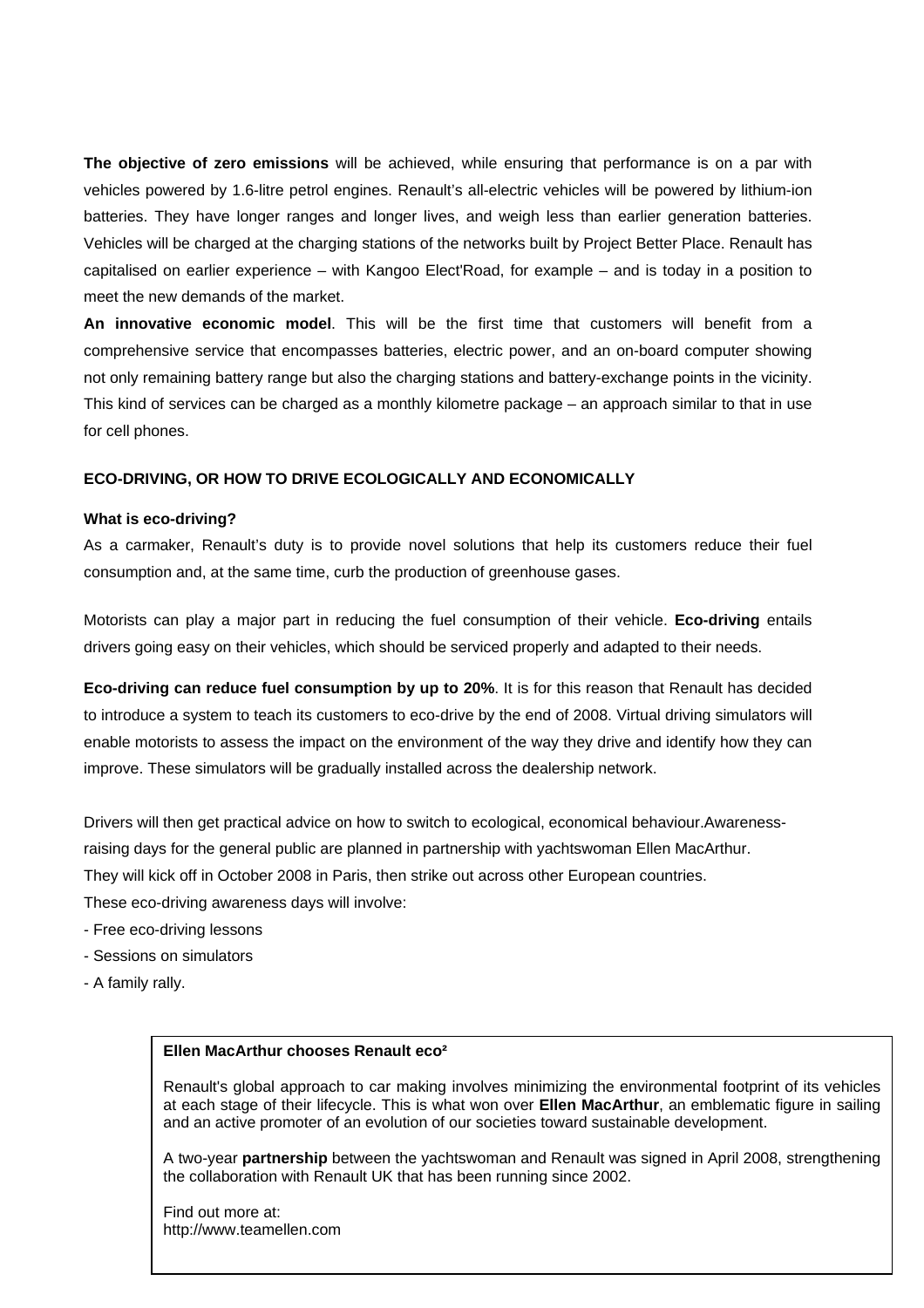# **Practical tips :**

Eco-driving is primarily about **anticipating** and **controlling** one's driving.

# **Tip n°1: Improve your gearshifts**

- Shift down at approximately 1,000rpm

- Shift up to the next gear at approximately 2,000rpm in diesel vehicles and at 2,400rpm in a petrol-engine vehicle

 $\triangleright$  At 50kph, you should already be in fourth or fifth gear.

## **Tip n°2: Drive smoothly**

- Maintain a steady speed as soon as possible (from 40kph)

- Brake with the engine and use your foot brake as little as possible. Allowing the vehicle to slow naturally helps to cut the fuel flow.

 $\triangleright$  At 50kph in fifth gear, lift off the accelerator 100 metres before a red light.

## **Tip n°3: Think about how you accelerate**

- Up to 50kph, it is preferable to accelerate briskly up to fifth gear

- At speeds in excess of 50kph, acceleration should be gradual

 $\triangleright$  Change gear very swiftly up to fifth gear.

## **Tip n°4: Climbs and descents**

- Keep to the same speed when going down a hill

- On an uphill gradient, let the car shed speed, but without becoming an obstruction for other road-users.

If possible, maintain your vehicle at a steady speed above 40kph

 $\triangleright$  Use descents to take your foot off the accelerator.

## **Tip n°5: Use your motor smartly**

- Turn off your engine if you stop for more than 30 seconds
- Do not warm up your engine even in winter
- $\triangleright$  Pull away as soon as the engine has fired up

## **Tip no°6: Treat your vehicle well**

- Check tyre pressures every month

- If you have to use the air conditioning, make sure the difference between the temperatures inside your vehicle and outside is not too great

- Do not leave any unnecessary loads in your vehicle
- Remove roof bars and roof boxes when not in use.
- $\triangleright$  Proper servicing and proper use of your vehicle are as important as eco-driving.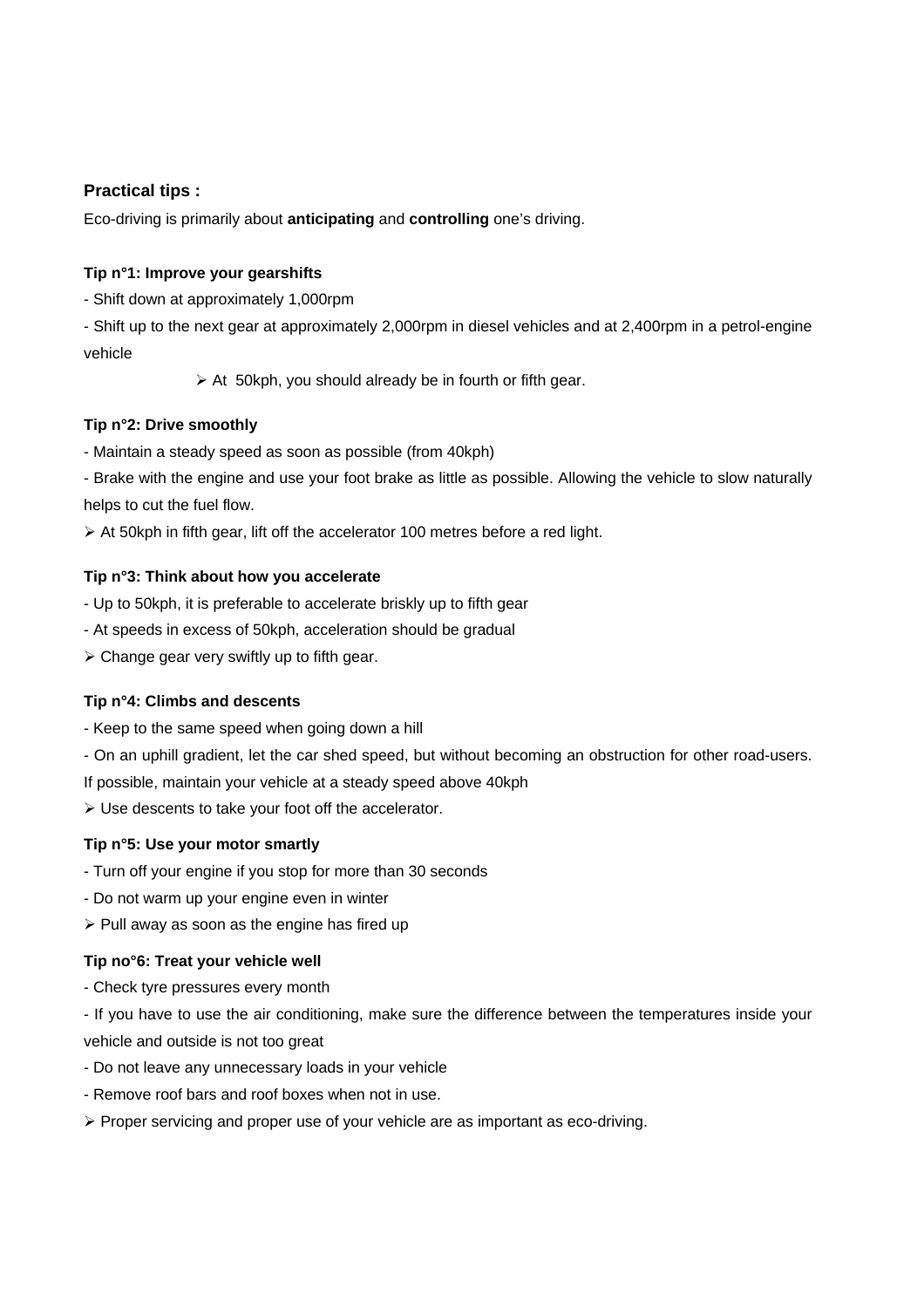#### **END-OF-LIFE VEHICLE MANAGEMENT, A MAJOR CONCERN FOR RENAULT**

#### **Renault confirms its lead in end-of-life vehicle management**

Aware of the environmental stakes and its responsibilities as a carmaker, Renault has, since 1995, pursued an ambitious international environmental policy which considers a vehicle's entire lifecycle, from design to end-of-life management.

In February 2008, Renault broke new ground when it created the Renault Environment Business Unit. The mission of this wholly Renault-owned subsidiary is to foster domestic and international projects and partnerships to promote the recycling of end-of-life vehicles (ELVs) and develop new environment-related services.

Renault recently announced a plan to create Re-Source Industries Holding, an equally owned jointventure company with SITA, a subsidiary of Suez Environnement. The aim is to step up the deployment of ELV recycling practices in France with all those involved in that area of business. To bolster its business development, Re-Source Industries Holding is considering the takeover of Indra Investissement SAS, a company that has been shredding and recycling automobiles for 20 years.

Carmaker Renault and major waste management company SITA, together with Indra, with its dismantling network and stripping plants, boast complementary competencies to ensure the success of the project. The resulting synergies will play a part in accelerating the incorporation of ELV practices into operations in more ecological, economical conditions.

#### **Renault, an acknowledged leader in recycled plastics**

For over ten years Renault has been designing vehicles so that, at the end of their lives, they may be easily dismantled and recycled. Renault has thus made a major contribution to the emergence of the first high-tech plastic recycling processes. Its engineers have worked closely with waste treatment professionals and the company's suppliers. Cars bearing the Renault eco² badge contain at least 5% recycled plastic. New Laguna, marketed in 2007, holds the record with 17% of recycled plastic – in other words, approximately 100 parts environmentally designed in association with Renault suppliers.

#### **All Renault production sites are now ISO 14001-certified**

The International Standards Organisation (ISO) certifies that a facility complies with standard 14001 when it achieves continual improvement in reducing the impact of its activities on the environment. Certification is delivered following an extensive audit by approved organisations – in Renault's case, UTAC1 and SGS2.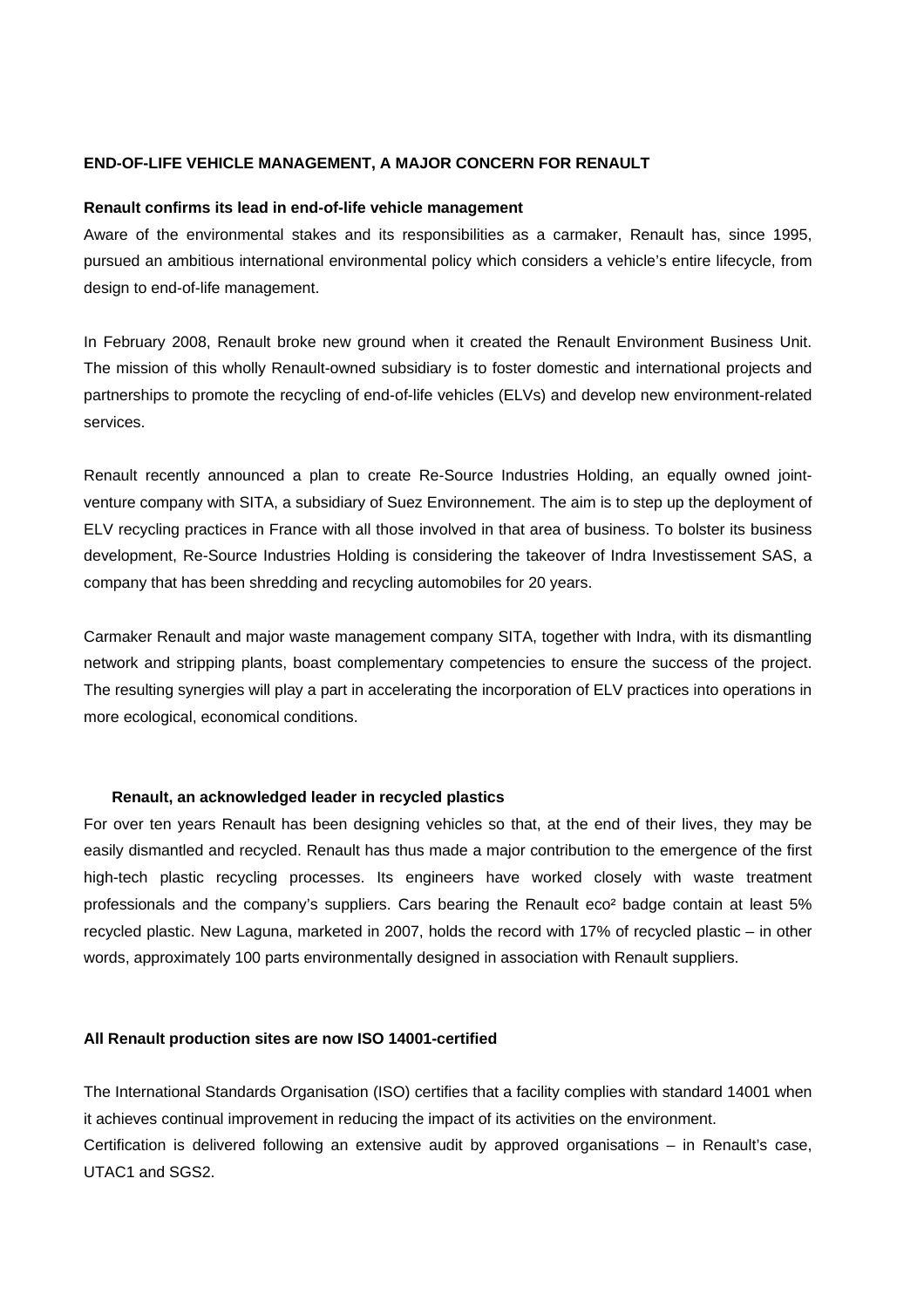In order to help production plants improve their environmental management performance in compliance with standard ISO 14001, Renault undertakes an internal audit of the sites every year. The auditors are mixed teams of environmental professionals and Renault employees whose skills complement each other. This approach helps to strengthen employees' environmental competencies, while fostering active networking between sites.

The certification story goes back 10 years and is still going strong.

The Sandouville plant was the first in the group to be certified. That was in December 1998. That same year the Ayrton Senna Complex powertrain plant in Brazil was built. It was designed to emit and discharge zero industrial waste – a powerful asset in a country with little in the way of waste management facilities. The plant also signed an agreement with the authorities, pledging to preserve its green spaces and to consider 60% of them as biodiversity conservation areas.

Whenever Renault moves into a new country to build a plant there, it makes substantial efforts to ensure it contributes to local economic, environmental, and social development there. The Pitesti site in Romania is a case in point. In 2002, the Renault Group included it in its environmental reporting and by 2005 it had secured its first ISO 14001 certification**.** 

In Morocco Renault included the Somaca facility in its 2006 environmental report. It was first certified as ISO 14001 compliant in 2008. Renault has invested heavily in human resources and equipment to control Somaca's impact on the environment. A new waste treatment plant which treats industrial effluent both chemically and physically will be commissioned in 2008. Another significant example of the plant's environmental commitment is that it introduced general waste management practices of a European standard in 2007. It also put in place action plans to save energy in its manufacturing processes, which brought savings of 15% per vehicle produced in 2006 and 22% in 2007.

The AvtoFramos site in Russia was first included in the Renault Group's environmental reporting in 2005 and won ISO 14001 certification in April 2008. It is the final manufacturing facility of the group to be certified. Special efforts have been made to raise employee awareness of environmental issues.

## **Results speak for themselves:**

In the last ten years, environmental management practices put in place at Renault production sites have brought the following savings:

- 25% less energy consumed (kW/vehicle),
- 61% (m3/vehicule) or 10 million cubic metres less water consumed
- 64% less waste generated (kg/vehicle),
- 34% less volatile organic compounds, or VOCs (kg/vehicle),